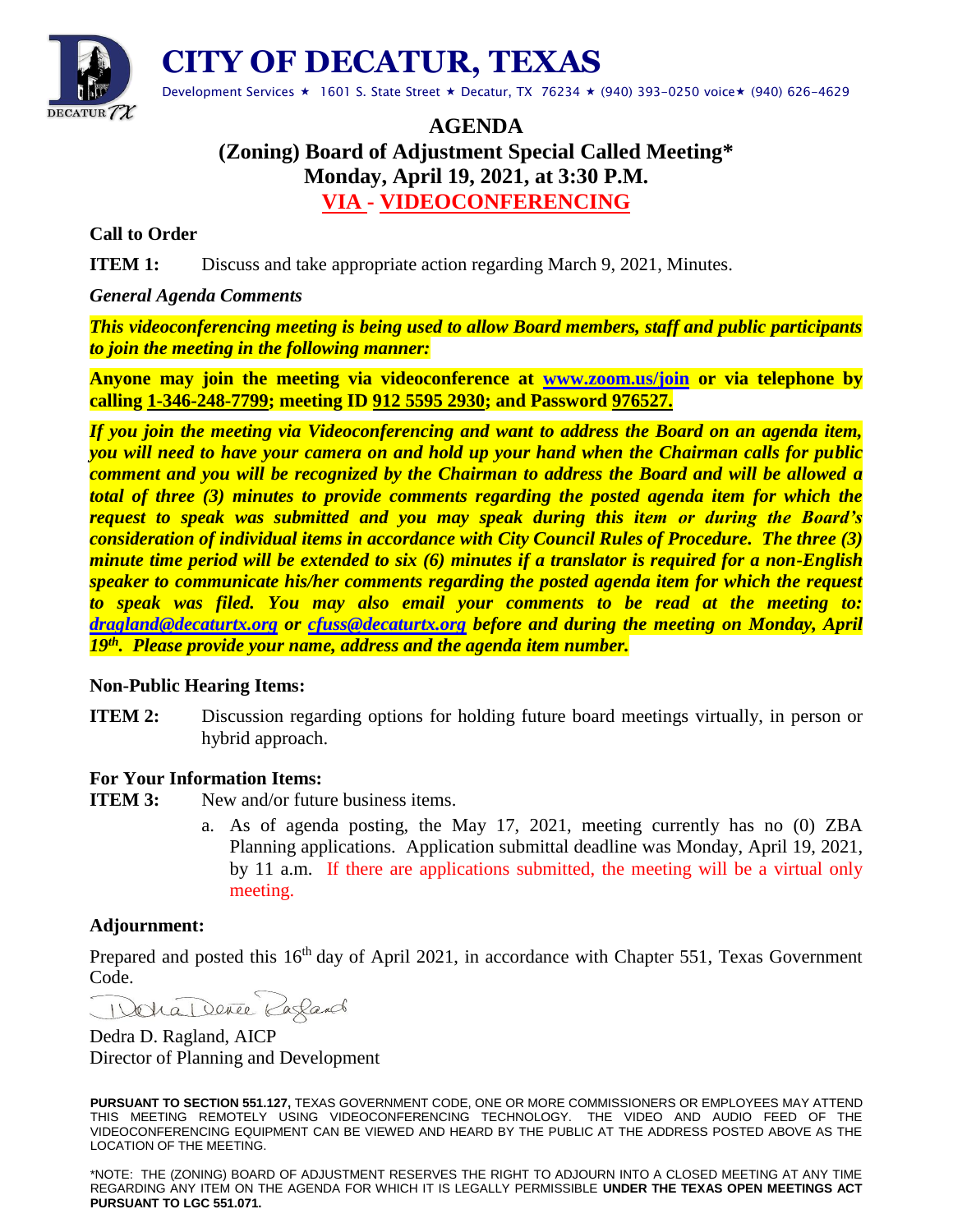# **MINUTES (ZONING) BOARD OF ADJUSTMENT MEETING Monday, March 9, 2021 at 3:30 P.M. VIA - VIDEOCONFERENCING**

A meeting of the City of Decatur (Zoning) Board of Adjustment was held at 3:30 p.m. on March 9, 2021, via videoconferencing with the following in attendance:

### **MEMBERS PRESENT: MEMBERS ABSENT:**

Mark Duncum, Chairman Mark Ary, Vice-Chairman Kristy Campbell Mason Clinesmith Julie Perkins, Alternate, entered at 3:42 p.m.

Others present were: Planning Director Dedra Ragland, Legal Counsel Patricia Adams, City Engineer Earl Smith, Building Official Wayne Smith and Development Review Coordinator Cheryl Fuss representing Staff, and Amanda Meador, Quint Burk, Sue Denton and Cindy Tatum representing the applicant.

## **Call to Order: Chairman Duncum called the meeting to order at 3:38 p.m.**

**ITEM 1:** Approval of December 21, 2020, Minutes.

**Vice-Chairman Ary made a motion to approve the December 21, 2020, Zoning Board of Adjustment Meeting Minutes. Board Member Clinesmith seconded the motion. The motion passed 4-0, Board Member Perkins late.**

### **General Agenda Comments:**

Chairman Duncum read the following regarding General Agenda Comments:

*This videoconferencing meeting is being used to allow Board members, staff and public participants to join the meeting in the following manner:*

*Anyone may join the meeting via videoconference at www.zoom.us/join or via telephone by calling 1- 346-248-7799; meeting ID 912 5595 2930; and Password 976527.*

*If you join the meeting via Videoconferencing and want to address the Board on an agenda item, you will need to have your camera on and hold up your hand when the Chairman calls for public comment and you will be recognized by the Chairman to address the Board and will be allowed a total of three (3) minutes to provide comments regarding the posted agenda item for which the request to speak was submitted and you may speak during this item or during the Board's consideration of individual items in accordance with City Council Rules of Procedure. The three (3) minute time period will be extended to six (6) minutes if a translator is required for a non-English speaker to communicate his/her comments regarding the posted agenda item for which the request to speak was filed. You may also email your comments to be read at the meeting to: dragland@decaturtx.org before and during the meeting on Tuesday, March 9th. Please provide your name, address and the agenda item number.*

Chairman Duncum asked if anyone participating in the videoconference that has not signed in wished to speak on any of the posted agenda items. There was no one who wished to speak.

**ITEM 2: ZBA2021-01** - The Board to consider and take action on a request for a setback encroachment special exception from the City of Decatur's Zoning Ordinance regarding rear yards for the property proposed as Lot 7R, Block 5, Lipsey Addition and more commonly referred to as 2803 Murvil St., City of Decatur, Wise County, Texas. The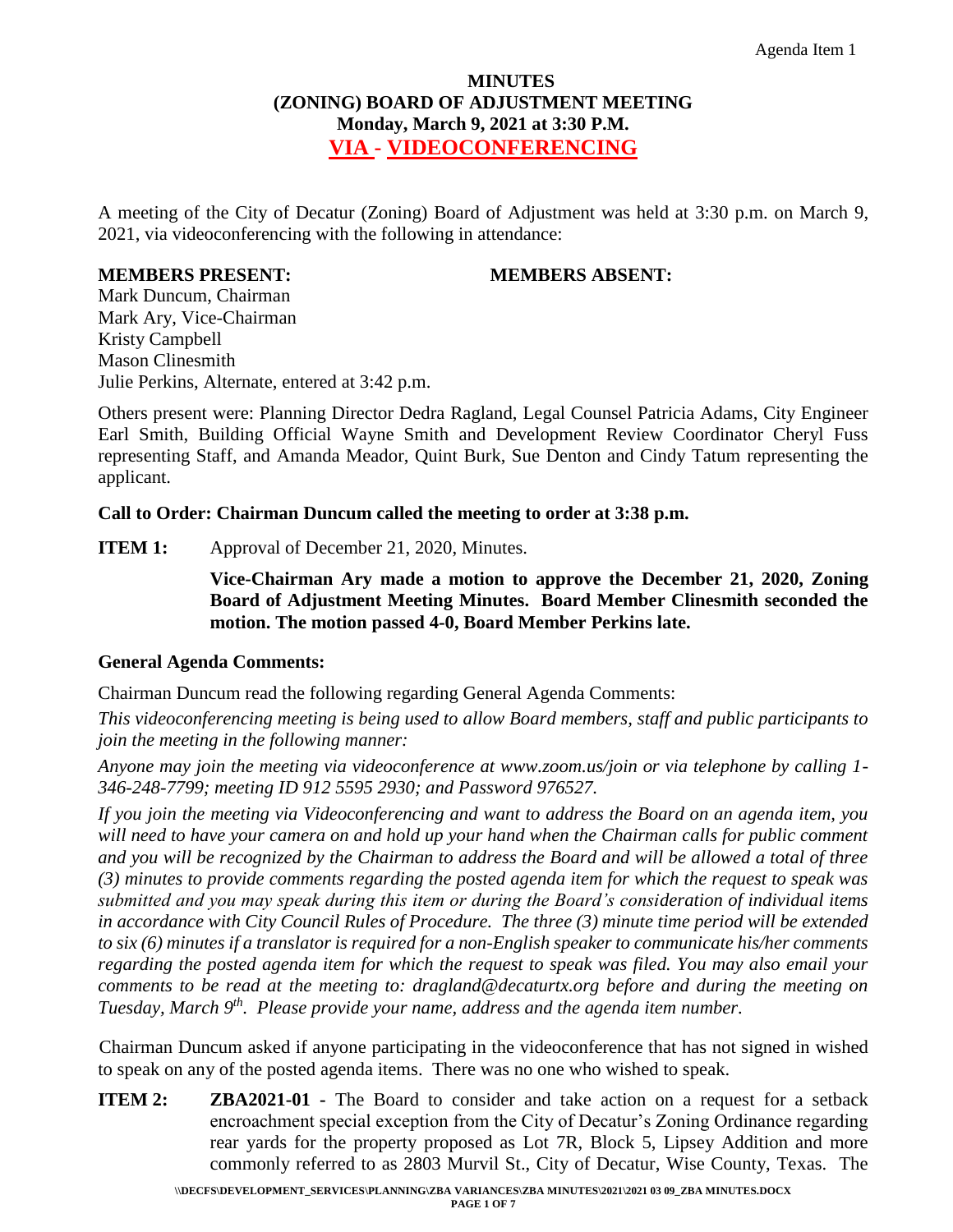request is for a special exception to the City of Decatur Code of Ordinances, Appendix B. "Zoning," Article 7, "Development Standards," Section 7.6 "Accessory Structure Regulations," Subsection 7.6.1 "Accessory Structures in Residential Districts," Item C. "Rear Yard. There shall be a rear yard for accessory buildings not less than three (3) feet from any lot line, alley line or easement line, except that if no alley exists, the rear yard shall not be less than ten (10) feet as measured from the rear lot line," to allow an existing detached accessory structure, as identified in Attachment 3A of the staff report, to encroach seven and eight tenths feet (7.8') into the required ten foot (10') rear yard setback along the eastern property line. **(ZBA Application 2021-01 – Property Owner Amanda Meador)**

- **ITEM 3: ZBA2021-02** The Board to consider and take action on a request for a setback encroachment special exception from the City of Decatur's Zoning Ordinance regarding rear yards for the property proposed as Lot 7R, Block 5, Lipsey Addition and more commonly referred to as 2803 Murvil St., City of Decatur, Wise County, Texas. The request is for a special exception to the City of Decatur Code of Ordinances, Appendix B. "Zoning," Article 7, "Development Standards," Section 7.6 "Accessory Structure Regulations," Subsection 7.6.1 "Accessory Structures in Residential Districts," Item C. "Rear Yard. There shall be a rear yard for accessory buildings not less than three (3) feet from any lot line, alley line or easement line, except that if no alley exists, the rear yard shall not be less than ten (10) feet as measured from the rear lot line," to allow an existing detached accessory structure, as identified in Attachment 3B of the staff report, to encroach eight and three tenths feet (8.3') into the required ten foot (10') rear yard setback along the eastern property line. **(ZBA Application 2021-02 – Property Owner Amanda Meador)**
- **ITEM 4: ZBA2021-03 -** The Board to consider and take action on a request for a setback encroachment special exception from the City of Decatur's Zoning Ordinance regarding side yards for the property proposed as Lot 7R, Block 5, Lipsey Addition and more commonly referred to as 2803 Murvil St., City of Decatur, Wise County, Texas. The request is for a special exception to the City of Decatur Code of Ordinances, Appendix B. "Zoning," Article 5, "Zoning Districts," Section 5.1 "Zoning Districts Established," Subsection 5.1.3 "SF-2, Single Family Residential District," Item D "Area Regulations," (1) "Size of Yard," (b) "Minimum Side Yard," to allow the existing residential structure, as identified in Attachment 3C of the staff report, to encroach one and five tenths feet (1.5') into the required fifteen foot (15') side yard setback along the northern property line. **(ZBA Application 2021-03 – Property Owner Amanda Meador)**

Planning Director Ragland presented the staff findings for ZBA2021-01, ZBA2021-02 and ZBA2021- 03, since the applications pertain to the same property. She reminded the Board Members that separate action is required. Planning Director Ragland stated that nineteen (19) property owners were notified. Staff has received one (1) response opposed to and no (0) responses in favor of or neutral to the requests. She said the person was opposed to any additional encroachments near their property.

Chairman Duncum asked the applicant, Amanda Meador, if she would like to address the Board. Ms. Meador said she had no comment.

Chairman Duncum asked if there are any questions.

Board member Clinesmith asked Planning Director the significance of 1975.

Planning Director Ragland stated looking at information from Wise County Appraisal District information and aerial photography the structures have been in place since 1975.

Planning Director Ragland asked the applicant, Amanda Meador, if she wishes to speak.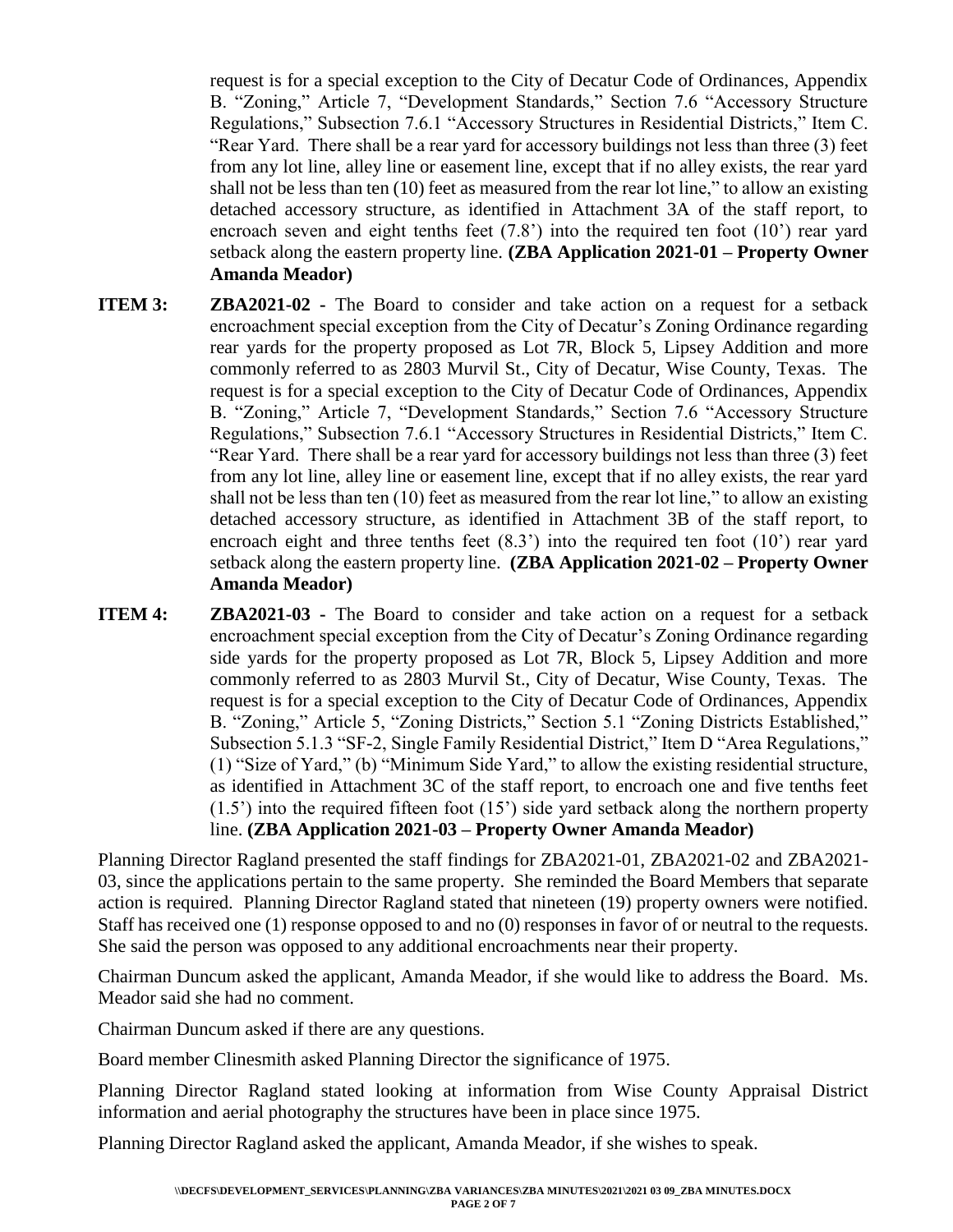*Applicant, Amanda Meador, 2803 Murvil St., Decatur, TX,* stated her parents purchased the lot where the house and red building are located in 1985. She said over the years they purchased the other two lots south of their property. Ms. Meador stated the metal shop was built on the middle lot around 1995/1996.

Chairman Duncum asked if there are any additional questions or comments by the Board Members. There were none.

Chairman Duncum opened the public hearing for ZBA2021-01 at 4:01 p.m.

Chairman Duncum asked if there are any public speakers. There were none. The public hearing was closed at 4:04 p.m.

Chairman Duncum asked for a motion for ZBA2021-01.

**Vice-Chairman Ary made a motion that the Board grant request ZBA2021-01, to allow a special exception specifically granting an existing detached accessory structure to encroach seven and eight tenths feet (7.8'), as identified in Attachment 3A of the staff report, into the required ten foot (10') rear yard setback along the eastern property line, where no alley exists. The minimum rear yard setback to remain ten feet (10'). Board Member Campbell seconded the motion. The motion passed 5-0.**

Chairman Duncum opened the public hearing for ZBA2021-02 at 4:04 p.m.

Chairman Duncum asked if there are any public speakers. There were none. The public hearing was closed at 4:05 p.m.

Chairman Duncum asked for a motion for ZBA2021-02.

**Vice-Chairman Ary made a motion that the Board grant request ZBA2021-02, to allow a special exception specifically granting an existing detached accessory structure to encroach eight and three tenths feet (8.3'), as identified in Attachment 3B of the staff report, into the required ten foot (10') rear yard setback along the eastern property line, where no alley exists. The minimum rear yard setback to remain ten feet (10'). Board Member Perkins seconded the motion. The motion passed 5-0.**

Chairman Duncum opened the public hearing for ZBA2021-03 at 4:05 p.m.

Chairman Duncum asked if there are any public speakers. There were none. The public hearing was closed at 4:06 p.m.

Chairman Duncum asked for a motion for ZBA2021-03.

**Vice-Chairman Ary made a motion that the Board grant request ZBA2021-03, to allow a special exception specifically granting an existing residential structure to encroach one and five tenths feet (1.5'), as identified in Attachment 3C of the staff report, into the required fifteen foot (15') side yard setback along the northern property line. The minimum side yard setback to remain fifteen feet (15'). Board Member Perkins seconded the motion. The motion passed 5-0.**

**ITEM 5: ZBA2021-04** - The Board to consider and take action on a request for a setback encroachment special exception from the City of Decatur's Zoning Ordinance regarding front yards for the property proposed as Lot 1, Block 1, Decatur ISD School Addition and more commonly referred to as 1200 Eagle Dr., City of Decatur, Wise County, Texas. The request is for a special exception to the City of Decatur Code of Ordinances, Appendix B. "Zoning," Article 5, "Zoning Districts," Section 5.1 "Zoning Districts Established," Subsection 5.1.2 "SF-1, Single Family Residential District," Item D "Area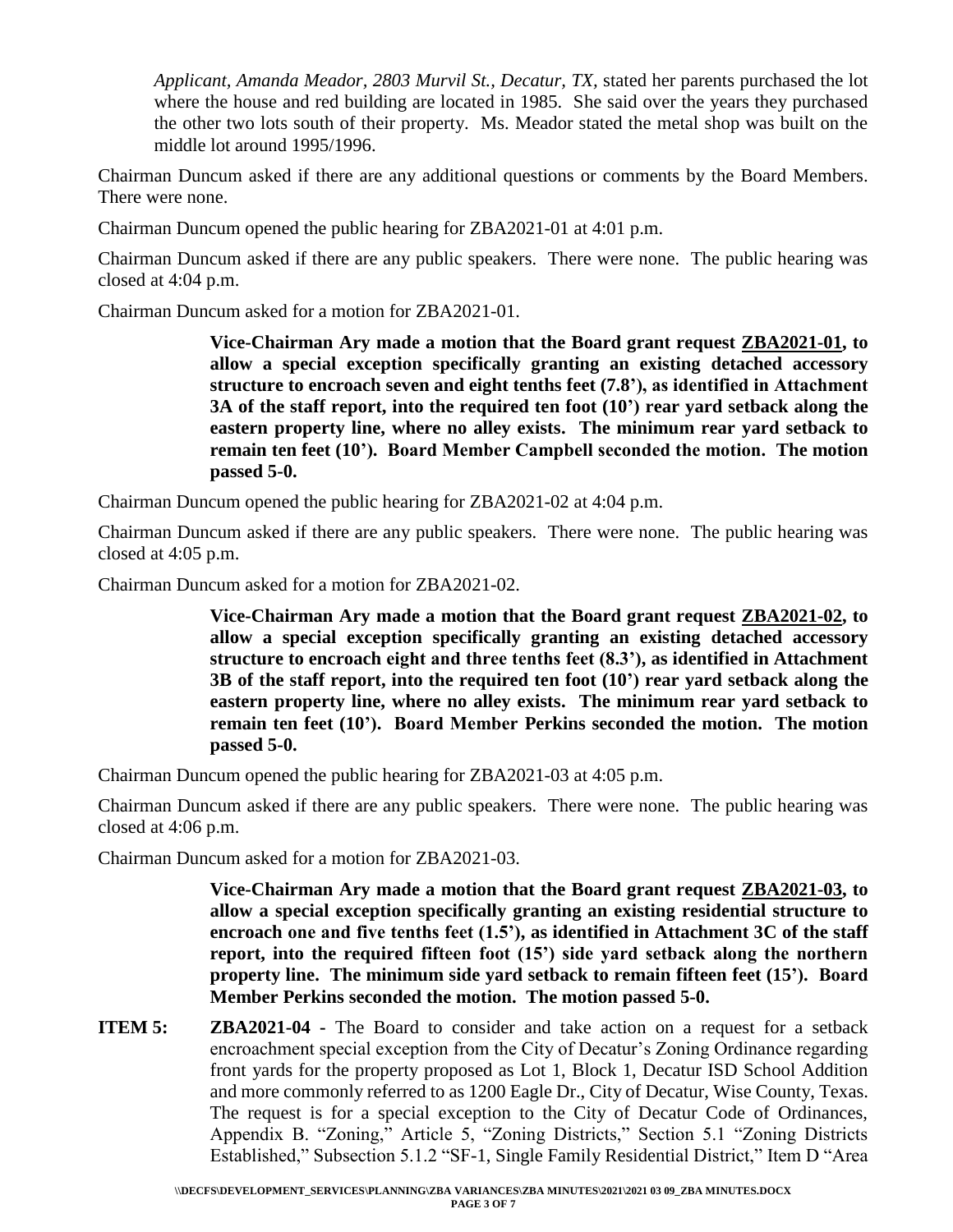Regulations," (1) "Size of Yard," (a) "Minimum Front Yard," to allow the existing monument sign, as identified in Attachment 3A of the staff report, to encroach twentyfour and seven tenths feet (24.7') into the required thirty foot (30') front yard setback along Eagle Drive. **(ZBA Application 2021-04 – Property Owner Decatur ISD)**

- **ITEM 6: ZBA2021-05** The Board to consider and take action on a request for a setback encroachment special exception from the City of Decatur's Zoning Ordinance regarding front yards for the property proposed as Lot 1, Block 1, Decatur ISD School Addition and more commonly referred to as 1200 Eagle Dr., City of Decatur, Wise County, Texas. The request is for a special exception to the City of Decatur Code of Ordinances, Appendix B. "Zoning," Article 5, "Zoning Districts," Section 5.1 "Zoning Districts Established," Subsection 5.1.2 "SF-1, Single Family Residential District," Item D "Area Regulations," (1) "Size of Yard," (a) "Minimum Front Yard," to allow the existing monument sign, as identified in Attachment 3B of the staff report, to encroach eight and ninety-one hundredths feet (8.91') into the required thirty foot (30') front yard setback along Thompson St. **(ZBA Application 2021-05 – Property Owner Decatur ISD)**
- **ITEM 7: ZBA2021-06 -** The Board to consider and take action on a request for a setback encroachment special exception from the City of Decatur's Zoning Ordinance regarding front yards for the property proposed as Lot 1, Block 1, Decatur ISD School Addition and more commonly referred to as 1200 Eagle Dr., City of Decatur, Wise County, Texas. The request is for a special exception to the City of Decatur Code of Ordinances, Appendix B. "Zoning," Article 5, "Zoning Districts," Section 5.1 "Zoning Districts Established," Subsection 5.1.2 "SF-1, Single Family Residential District," Item D "Area Regulations," (1) "Size of Yard," (a) "Minimum Front Yard," to allow the existing tennis court fence, as identified in Attachment 3C of the staff report, to encroach sixteen and five tenths feet (16.5') into the required thirty foot (30') front yard setback along Thompson St. **(ZBA Application 2021-06 – Property Owner Decatur ISD)**
- **ITEM 8: ZBA2021-07** The Board to consider and take action on a request for a setback encroachment special exception from the City of Decatur's Zoning Ordinance regarding front yards for the property proposed as Lot 1, Block 1, Decatur ISD School Addition and more commonly referred to as 1200 Eagle Dr., City of Decatur, Wise County, Texas. The request is for a special exception to the City of Decatur Code of Ordinances, Appendix B. "Zoning," Article 5, "Zoning Districts," Section 5.1 "Zoning Districts Established," Subsection 5.1.2 "SF-1, Single Family Residential District," Item D "Area Regulations," (1) "Size of Yard," (a) "Minimum Front Yard," to allow the existing pole sign, as identified in Attachment 3D of the staff report, to encroach twenty-two feet (22') into the required thirty foot (30') front yard setback along Thompson St. **(ZBA Application 2021-07 – Property Owner Decatur ISD)**

Planning Director Ragland presented the staff findings for ZBA2021-04, ZBA2021-05, ZBA2021-06 and ZBA2021-07, since the applications pertain to the same property. She reminded the Board Members that separate action is required. Planning Director Ragland stated that nineteen (19) property owners. Staff has received two (2) responses in favor of and no responses opposed to, or neutral to the requests.

Chairman Duncum asked the applicant, Cindy Tatum, if she would like to address the Board. Ms. Tatum said she had no comment.

Chairman Duncum opened the public hearing for ZBA2021-04 at 4:14 p.m.

Chairman Duncum asked if there are any public speakers. There were none. The public hearing was closed at 4:15 p.m.

Chairman Duncum asked for a motion for ZBA2021-04.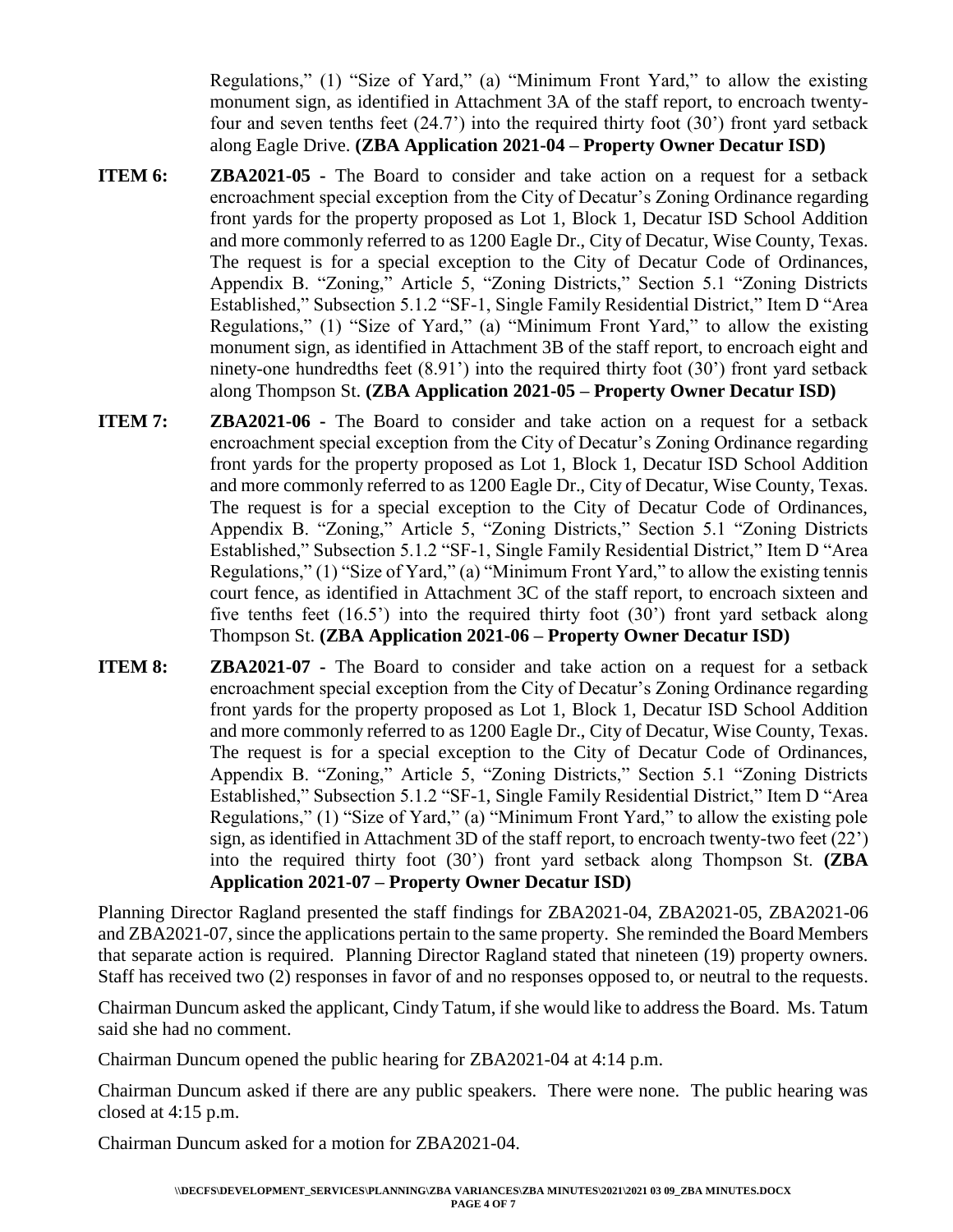**Vice-Chairman Ary made a motion that the Board grant request ZBA2021-04, to allow a special exception specifically granting an existing monument sign to encroach twenty-two and seven tenths feet (22.7'), as identified in Attachment 3A of the staff report, into the required thirty foot (30') front yard setback along west Carpenter Street. The minimum front yard setback to remain thirty feet (30'). Board Member Clinesmith seconded the motion. The motion passed 4-0, Board Member Campbell abstained.**

Chairman Duncum opened the public hearing for ZBA2021-05 at 4:15 p.m.

Chairman Duncum asked if there are any public speakers. There were none. The public hearing was closed at 4:16 p.m.

Chairman Duncum asked for a motion for ZBA2021-05.

**Board Member Perkins made a motion that the Board grant request ZBA2021-05, to allow a special exception specifically granting an existing monument sign to encroach eight and ninety-one hundredths feet (8.91'), as identified in Attachment 3B of the staff report, into the required thirty foot (30') front yard setback along west Carpenter Street. The minimum front yard setback to remain thirty feet (30'). Vice-Chairman Ary seconded the motion. The motion passed 4-0, Board Member Campbell abstained.**

Chairman Duncum opened the public hearing for ZBA2021-06 at 4:16 p.m.

Chairman Duncum asked if there are any public speakers. There were none. The public hearing was closed at 4:17 p.m.

Chairman Duncum asked for a motion for ZBA2021-06.

**Vice-Chairman Ary made a motion that the Board grant request ZBA2021-06, to allow a special exception specifically granting an existing tennis court fence to encroach sixteen and five tenths feet (16.5'), as identified in Attachment 3C of the staff report, into the required thirty foot (30') front yard setback along west Carpenter Street. The minimum front yard setback to remain twenty-five feet (25'). Board Member Perkins seconded the motion. The motion passed 4-0, Board Member Campbell abstained.**

Chairman Duncum opened the public hearing for ZBA2021-07 at 4:17 p.m.

Chairman Duncum asked if there are any public speakers. There were none. The public hearing was closed at 4:18 p.m.

Chairman Duncum asked for a motion for ZBA2021-07.

**Board Member Clinesmith made a motion that the Board grant request ZBA2021- 07, to allow a special exception specifically granting an existing pole sign to encroach twenty-two feet (22'), as identified in Attachment 3D of the staff report, into the required thirty foot (30') front yard setback along west Carpenter Street. The minimum front yard setback to remain twenty-five feet (25'). Vice-Chairman Ary seconded the motion. The motion passed 4-0, Board Member Campbell abstained.**

**ITEM 9: ZBA2021-08 -** The Board to consider and take action on a request for a setback encroachment variance from the City of Decatur's Zoning Ordinance regarding front yards for the property identified as Lot 1, Block 2, Pecan Estates Addition and more commonly referred to as 1606 W. US Highway 380 Business, City of Decatur, Wise County, Texas. The request is for a variance to the City of Decatur Code of Ordinances, Appendix B. "Zoning," Article 5, "Zoning Districts," Section 5.1 "Zoning Districts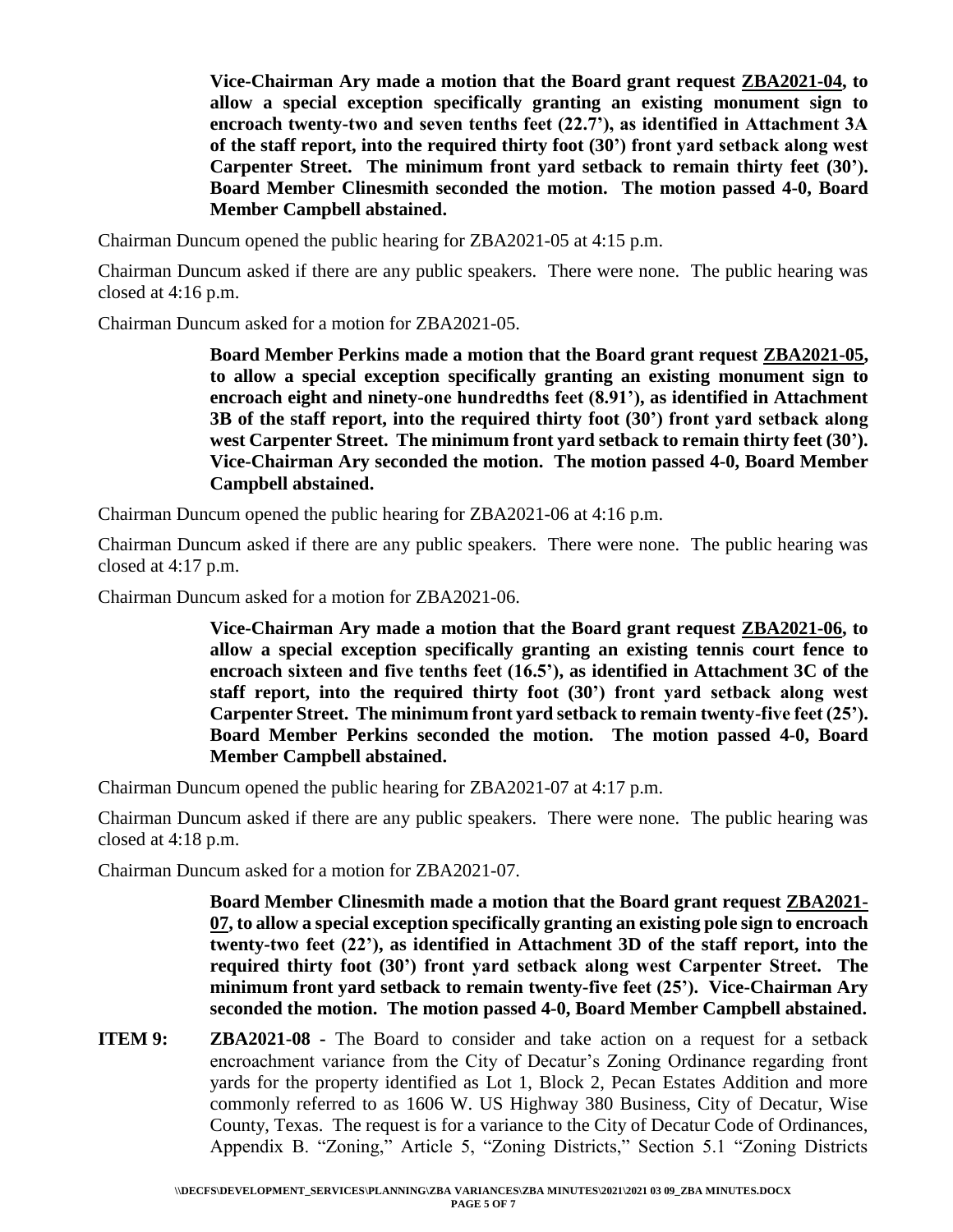Established," Subsection 5.1.8 "C-O, Office District," Item D "Area Regulations," (1) "Size of Yard," (a) "Minimum Front Yard," to allow a proposed monument sign, as identified in Attachment 3A of the staff report, to encroach twenty-two feet (22') into the required twenty-five foot (25') front yard setback along US Highway 380 Business. **(ZBA Application 2021-08 – Property Owner Sue Ann Denton, Realtor)**

**ITEM 10: ZBA2021-09 -** The Board to consider and take action on a request for a setback encroachment variance from the City of Decatur's Zoning Ordinance regarding front yards for the property identified as Lot 1, Block 2, Pecan Estates Addition and more commonly referred to as 1606 W. US Highway 380 Business, City of Decatur, Wise County, Texas. The request is for a variance to the City of Decatur Code of Ordinances, Appendix B. "Zoning," Article 5, "Zoning Districts," Section 5.1 "Zoning Districts Established," Subsection 5.1.8 "C-O, Office District," Item D "Area Regulations," (1) "Size of Yard," (a) "Minimum Front Yard," to allow a proposed monument sign, as identified in Attachment 3B of the staff report, to encroach twenty-four and nine tenths feet (24.9') into the required twenty-five foot (25') front yard setback along Valcik St. **(ZBA Application 2021-09 – Property Owner Sue Ann Denton, Realtor)**

Planning Director Ragland presented the staff findings for ZBA2021-08 and ZBA2021-09 since the applications pertain to the same property. She reminded the Board Members that separate action is required. Planning Director Ragland stated that twenty-eight (28) property owners were notified. Staff has received two (2) responses in favor of and no responses opposed to, or neutral to the requests.

Chairman Duncum opened the public hearing for ZBA2021-08 at 4:23 p.m.

Chairman Duncum asked if the applicant, Sue Ann Denton, wishes to speak.

*Applicant, Sue Ann Denton, 1606 W. Highway 380 Business, Decatur, TX,* stated the sign was permitted in 1995 by the city and was intended to be behind the twenty-five foot (25') setback on both Valcik St. and Highway 380 Business. Ms. Denton stated that sign had to be placed in its current location to accommodate TxDOT.

Chairman Duncum asked if there are any public speakers. There were none. The public hearing was closed at 4:25 p.m.

Chairman Duncum asked for a motion for ZBA2021-08.

**Board Member Campbell made a motion that the Board grant request ZBA2021- 08, to allow a variance specifically granting a proposed monument sign to encroach twenty-two feet (22'), as identified in Attachment 3A of the staff report, into the required twenty-five foot (25') front yard setback along US Highway 380 Business. The minimum front yard setback to remain twenty-five feet (25'). Board Member Clinesmith seconded the motion. The motion passed 5-0.**

Chairman Duncum opened the public hearing for ZBA2021-09 at 4:25 p.m.

Chairman Duncum asked if there are any public speakers. There were none. The public hearing was closed at 4:26 p.m.

Chairman Duncum asked for a motion for ZBA2021-09.

**Chairman Duncum made a motion that the Board grant request ZBA2021-09, to allow a variance specifically granting a proposed monument sign to encroach twenty-four and nine tenths feet (24.9'), as identified in Attachment 3B of the staff report, into the required twenty-five foot (25') front yard setback along Valcik St. The minimum front yard setback to remain twenty-five feet (25'). Vice-Chairman Ary seconded the motion. The motion passed 5-0.**